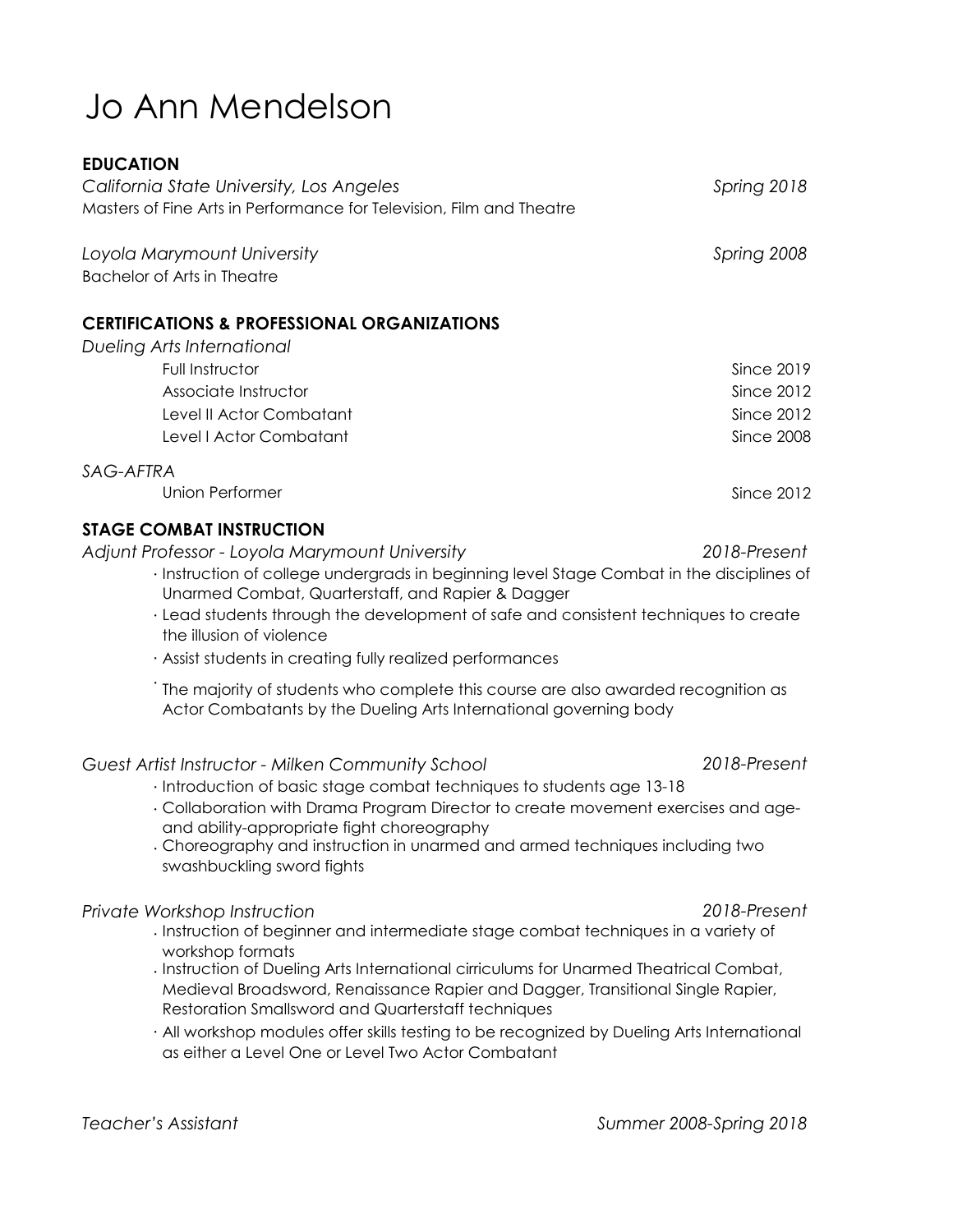- · Assistant to Loyola Marymount University's Theatre Department co-chair
- · Responsible for co-teaching Stage Combat instruction during the course of standard semester-length and accelerated courses with up to 22 students
- · Co-teach in 3 different class modules:
	- · Stage Combat Technique: covers Unarmed Theatrical Combat, Medieval Broadsword, Renaissance Rapier and Dagger, Transitional Single Rapier, Restoration Smallsword and Quarterstaff techniques combined with textual analysis of and practical application to both classical and contemporary drama
	- · Renaissance Drama in Action: combines theatre history, textual analysis of classical drama and the practical application of stage combat techniques in Medieval Broadsword and Renaissance Rapier and Dagger

· Commedia d'ell Arte and Shakespeare In Action: combines theatre history, movement technique, textual analysis of Shakespearean texts and the practical application of stage combat techniques to performances of these works as interpreted through Commedia d'ell Arte stock characters in Medieval Broadsword and Renaissance Rapier and Dagger

The majority of students who complete these courses receive Level I Recognized Actor Combatant status from the Dueling Arts International governing body

#### *Guest Artist Instructor - The Besant Hill School May 2015 & May 2016*

·

- · Work with students to create presentations and develop performances which put Shakespearean texts into action
- · Develop basic stage combat sword fighting workshops for grades 9-12
- · Instruct students in age- and ability-appropriate stage combat techniques

#### *Guest Artist Instructor - The Stevenson School May 2015 & May 2016*

- · Work with faculty to create presentations and performances which put Shakespearean texts into action
- · Develop basic stage combat sword fighting workshops for grades 5-10
- · Instruct students in age- and ability-appropriate stage combat techniques

*Guest Artist Instructor - Crespi Carmelite High School Spring 2013-Summer 2014*

- · Work with faculty to direct extracurricular drama performances
- · Instruct students in techniques for acting, voice and movement
- · Instruct students in age- and ability-appropriate stage combat techniques
- · Developed multi-session, specialty workshop to pair stage combat and acting techniques with Shakespeare text analysis

#### *Guest Artist Instructor - California State Thespian Festival Spring 2013 & Spring 2014*

- · Instruct stand-alone introductory workshops in stage combat for high school students selected from across the state of California as high level achievers in the performing arts.
- · Instruct students in age- and ability-appropriate stage combat techniques

### **FIGHT DIRECTION & CHOREOGRAPHY FOR THEATRE**